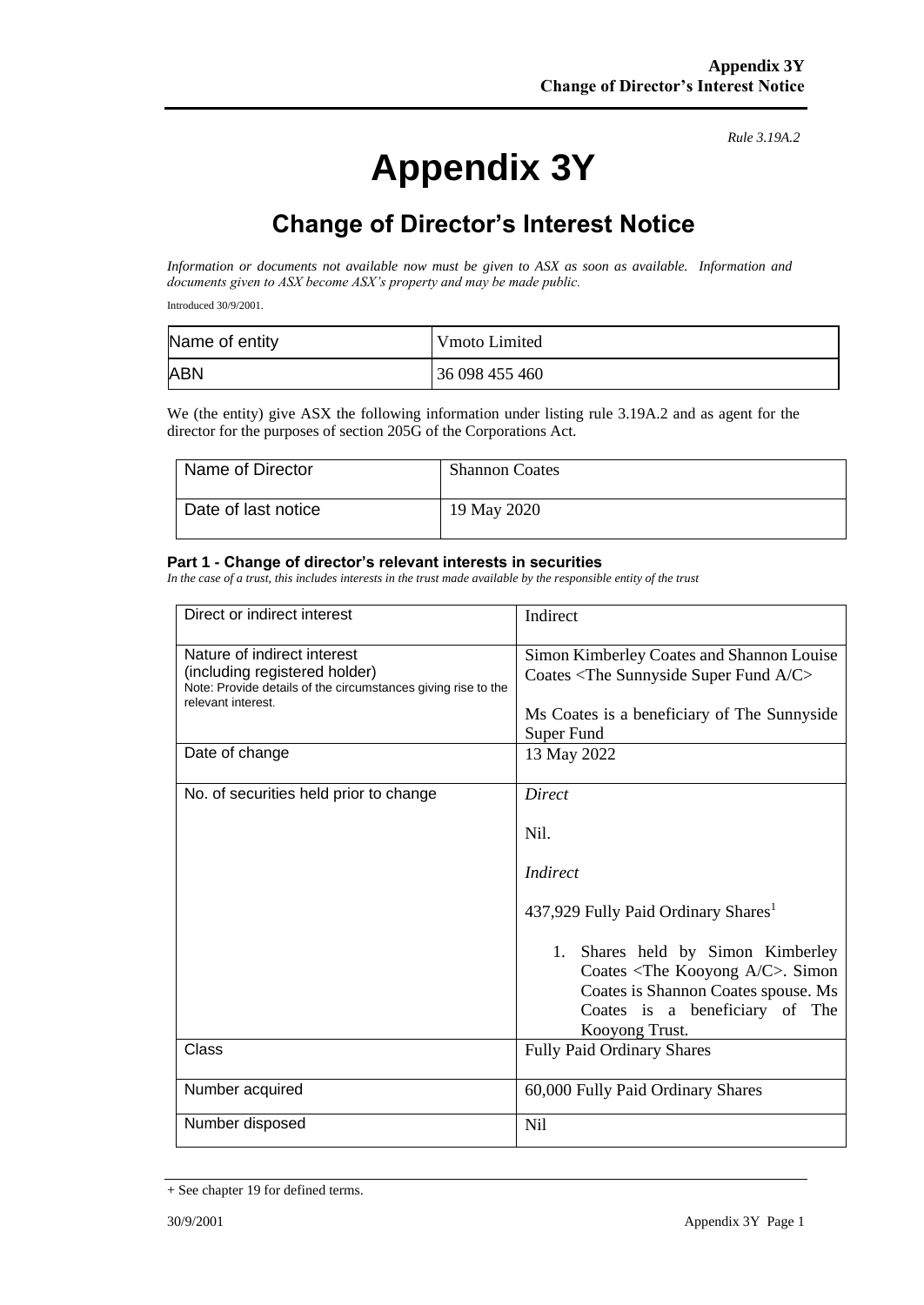| Value/Consideration<br>Note: If consideration is non-cash, provide details and<br>estimated valuation                                                                      | \$0.3845 average per Share                                                                                                                                                                                                                                                                                                                                                                                                                                              |  |
|----------------------------------------------------------------------------------------------------------------------------------------------------------------------------|-------------------------------------------------------------------------------------------------------------------------------------------------------------------------------------------------------------------------------------------------------------------------------------------------------------------------------------------------------------------------------------------------------------------------------------------------------------------------|--|
| No. of securities held after change                                                                                                                                        | Direct<br>Nil.<br>Indirect                                                                                                                                                                                                                                                                                                                                                                                                                                              |  |
|                                                                                                                                                                            | 437,929 Fully Paid Ordinary Shares <sup>1</sup><br>60,000 Fully Paid Ordinary Shares <sup>2</sup><br>1. Shares held by Simon Kimberley<br>Coates $\langle$ The Kooyong A/C>. Simon<br>Coates is Shannon Coates spouse. Ms<br>Coates is a beneficiary of The<br>Kooyong Trust.<br>Shares held by Simon Kimberley<br>2.<br>Coates and Shannon Louise Coates<br>$\langle$ The Sunnyside Super Fund A/C $>$ .<br>Ms Coates is a beneficiary of The<br>Sunnyside Super Fund. |  |
| Nature of change<br>Example: on-market trade, off-market trade, exercise of<br>options, issue of securities under dividend reinvestment<br>plan, participation in buy-back | On-market purchase                                                                                                                                                                                                                                                                                                                                                                                                                                                      |  |

### **Part 2 – Change of director's interests in contracts**

| Detail of contract                                                                                                                                                             | Not Applicable |
|--------------------------------------------------------------------------------------------------------------------------------------------------------------------------------|----------------|
| Nature of interest                                                                                                                                                             |                |
| Name of registered holder<br>(if issued securities)                                                                                                                            |                |
| Date of change                                                                                                                                                                 |                |
| No. and class of securities to<br>which interest related prior to<br>change<br>Note: Details are only required for a contract<br>in relation to which the interest has changed |                |
| Interest acquired                                                                                                                                                              |                |
| Interest disposed                                                                                                                                                              |                |

<sup>+</sup> See chapter 19 for defined terms.